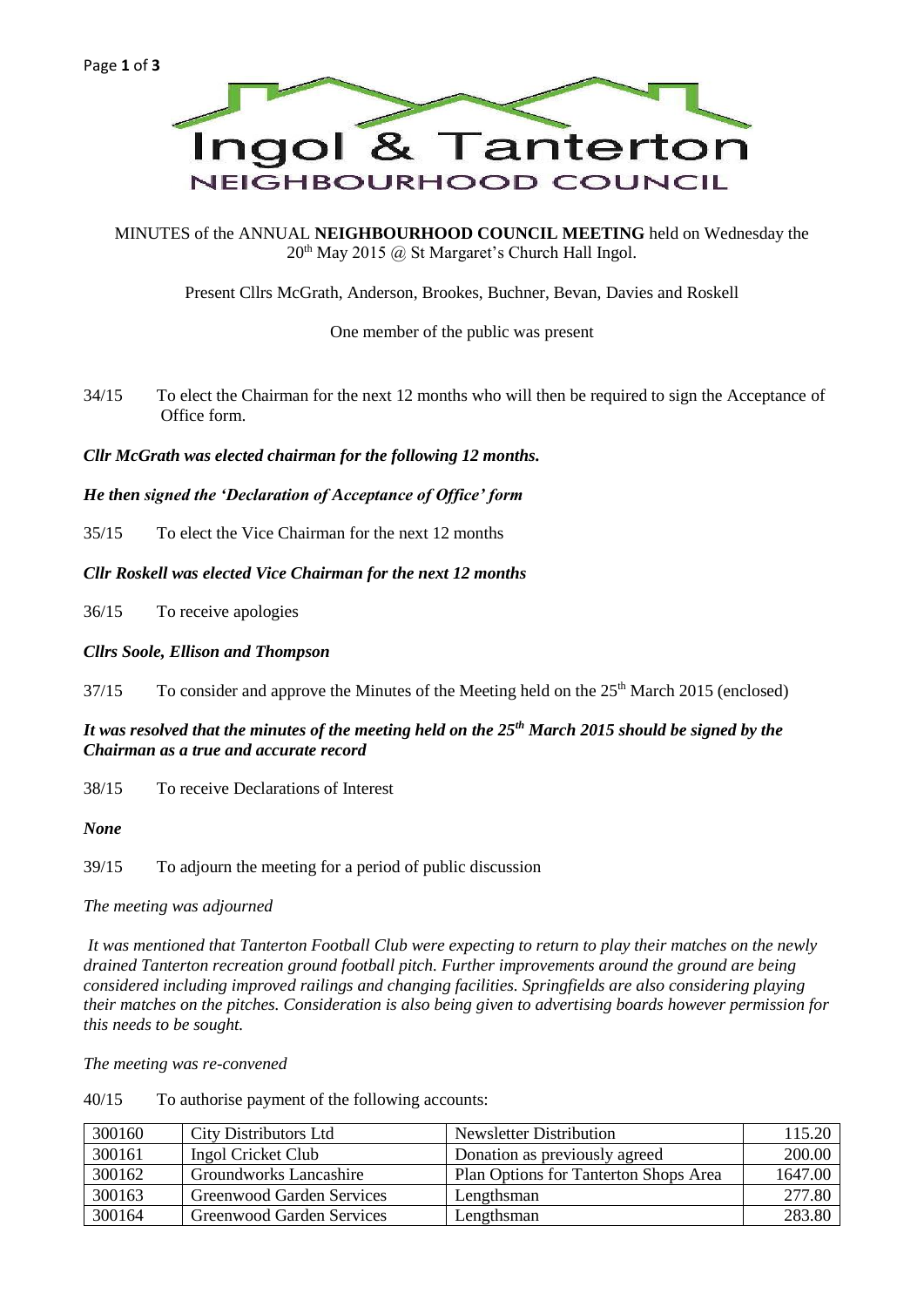| Page 2 of 3 |  |  |  |
|-------------|--|--|--|
|-------------|--|--|--|

| 300165 | Slade                    | Internal Audit fee                | 105.00  |
|--------|--------------------------|-----------------------------------|---------|
| 300166 | <b>LALC</b> Subscription | Subscription                      | 698.19  |
| 300167 | TVC Ltd                  | Agreed Grant Funding Minute 30/15 | 3500.00 |

### *It was resolved that the above mentioned payments should be approved.*

41/15 To receive and approve the Financial Statement of Accounts to the 31<sup>st</sup> March 2015 (enclosed)

# *It was resolved that the Financial Statement of Accounts to the 31st March 2015 should be approved*

42/15 To consider and approve the enclosed Internal Auditors Report for the year ended 31st March 2015

## *It was resolved that the Internal Auditors Report for the year ended 31st March 2015*

43/15 To approve and authorise the Chairman and RFO to sign Section 1 (Statement of Accounts) and Section 2 (Annual Governance Statement) being part of the Annual Audit for the year ending  $31<sup>st</sup>$ March 2015 (papers enclosed)

## *It was resolved that the Chairman and RFO should sign Section 1 (Statement of Accounts) and Section 2 (Annual Governance Statement) being part of the Annual Audit for the year ending 31st March 2015*

44/15 To note that this Council's insurance is due for renewal with Zurich Insurance under the LTA agreed for 5 years in 2013. The premium this year being £544.94

### *It was resolved that this Council's insurance policy should be renewed*

45/15 To note that the law has now changed and it is now legal to send the agenda and accompanying papers by e-mail to members. This will save the Council money in terms of postage, stationery and printer ink costs and will also allow the agenda and documents to be put into a pdf file which can be loaded onto the web site to provide better communication to members of the public.

# *It was noted that normally the agenda and accompanying papers will in future be delivered by electronic mail. Any member who does not have Internet access will still be provided with hard copies sent by post and copies of the agenda itself will also be brought to each meeting.*

46/15 To appoint representatives to attend Preston Area Committee Meetings on behalf of this Council (last time Cllr Brookes, Ellison and Anderson)

### *It was resolved that this item be deferred to a future meeting*

47/15 To consider whether the following working groups remain relevant and if so appoint members to the said groups bearing in mind that working groups may not make any decision on behalf of the Council and that it is usual for membership of groups to be divided amongst members so that all members take part and that no one member has presence on the majority of groups.

*Surgeries working group terms of reference minute 112/14* - previously *Cllrs Anderson, Dodd and Wright*

*Tanterton Village Green seating as per minute 116/14 - previously Cllrs McGrath, Dodd and Soole*

*Tanterton Shops Area improvement – Groundworks plan options – previously Cllrs Anderson and Brookes* 

*Gateway liaison re potential projects to improve the area – previously Cllrs Anderson and McGrath* 

*Best Kept Garden Competition – previously Cllrs McGrath, Wright and Soole* 

*Dog fouling – previously Cllrs McGrath and Soole* 

*Christmas event – previously Cllrs Anderson, Dodd, Thompson and Soole* 

*It was resolved that the above item should be deferred to a future meeting*